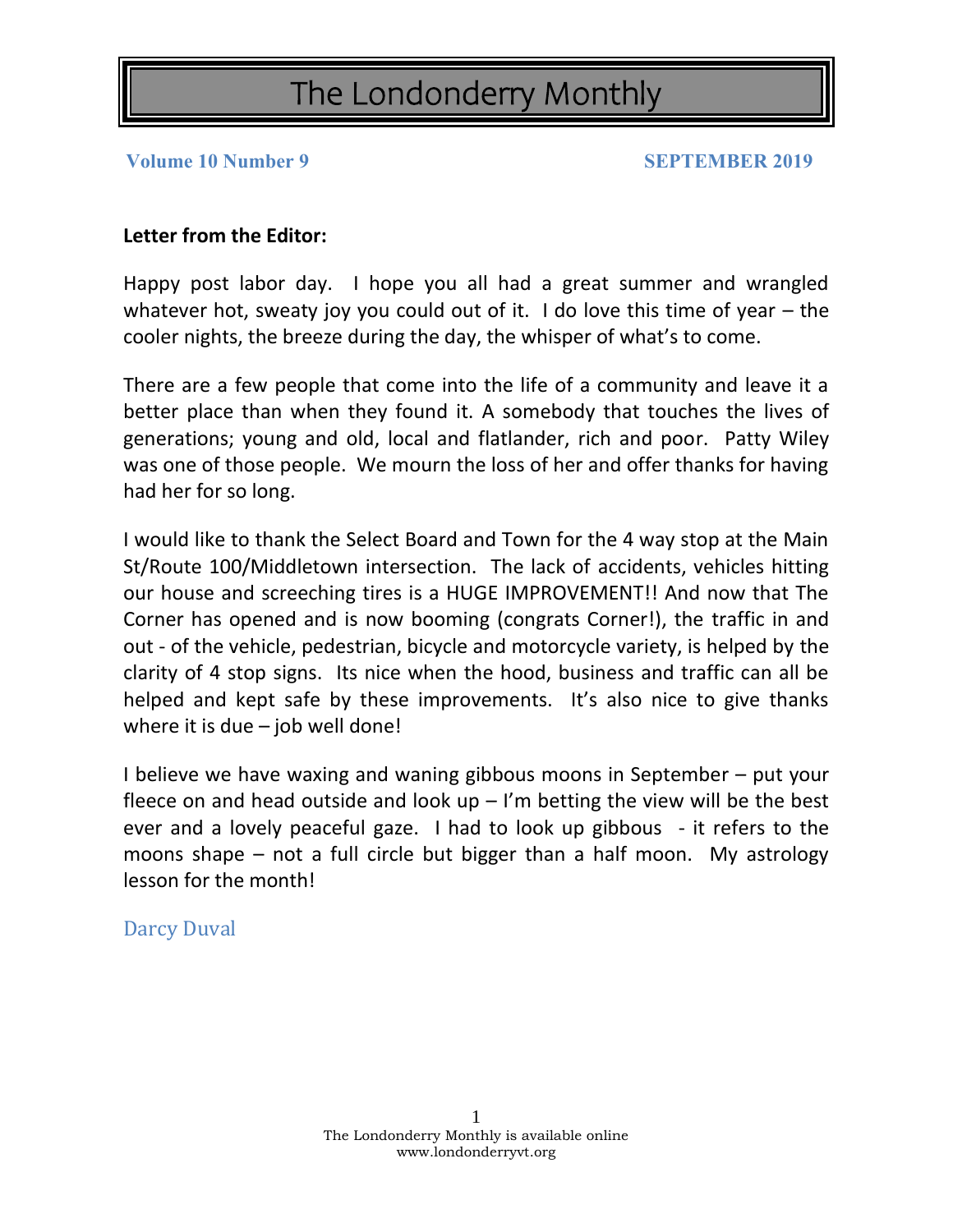## **PATRICIA WILEY 1932 - 2019**

Patricia Ellen Wiley LONDONDERRY — Patricia Ellen Wiley passed away peacefully on Aug. 19, 2019. Patty was born in 1932 and was a lifelong resident of Londonderry. She attended Londonderry's primary and middle schools and graduated from Chester High School in 1950. Patty married John D. Wiley in 1955 and moved from North Main Street in Londonderry to Main Street in South Londonderry, where she lived for more than 60 years as she tended to family, gardens and the house as she and John raised their son, John D. Wiley Jr. Patty was fondly known as the Old Witch of Main Street in honor of her extravagant Halloween haunted houses where hundreds of local children were scared and delighted by Patty's gang of ghouls and goblins every October. In fact, Patty loved all holidays and celebrated them each with great excitement and fanfare. Patty was a lifelong member of South Londonderry's Champion 5 Fire Department, served as the secretary and other roles for many years and is remembered for her quick wit and orderly scene control at fires and other emergency events. She was a trustee emeritus with the Londonderry Arts and Historical Society, instrumental in the development of LAHS photography collection and was the proud owner of one of the best-known collections of historical Londonderry photos and other memorabilia. Patty served as a cemetery commissioner in Londonderry for more than a couple of decades and was an active member of the First Baptist Church in South Londonderry where she ran the Sunday school programs for many years. Her contributions to local, civic and historical organizations are too numerous to count. Some of Patty's favorite pastimes included Sunday drives with family and friends and attending car shows with her husband where they showed off their immaculate 1947 Plymouth Deluxe; unrestored and in original condition, it won many awards. Patty was predeceased by her husband, John; and her parents Gordon and Catherine Wilder. She is survived by her son, John D. Wiley Jr. and wife Claudia, of Landgrove; her grandchildren Kaitlyn Lewis and husband Spencer and great-granddaughter Eloise, of Mechanicville, NY, Leah Dames and husband Zackere and great-granddaughter Ayla, of Melrose, NY, Caleb Wiley and wife Sarah and great-grandson son Dean, of Dorset, and their mother, Jacqueline Wiley, of South Londonderry. Patty's beloved sister and best friend Katherine "Kay" Farina and Kay's daughters Kathy and Susan and their families also survive Patty. The family would also like to thank the many people who helped take care of John and Patty, including the fine staff at Our House Too in Rutland and the nurses and volunteers of the Rutland Area Visiting Nurse Association & Hospice. **A memorial service celebrating Patty's life will be Saturday, Sept. 21, at 11 a.m. at the First Baptist Church at 62 Crescent St. in South Londonderry.** Memorial contributions may be made to the Champion Fire Company 5, P.O. Box 5, South Londonderry, VT 05155; or the Londonderry Arts and Historical Society, P.O. Box 366, Londonderry, VT 05148.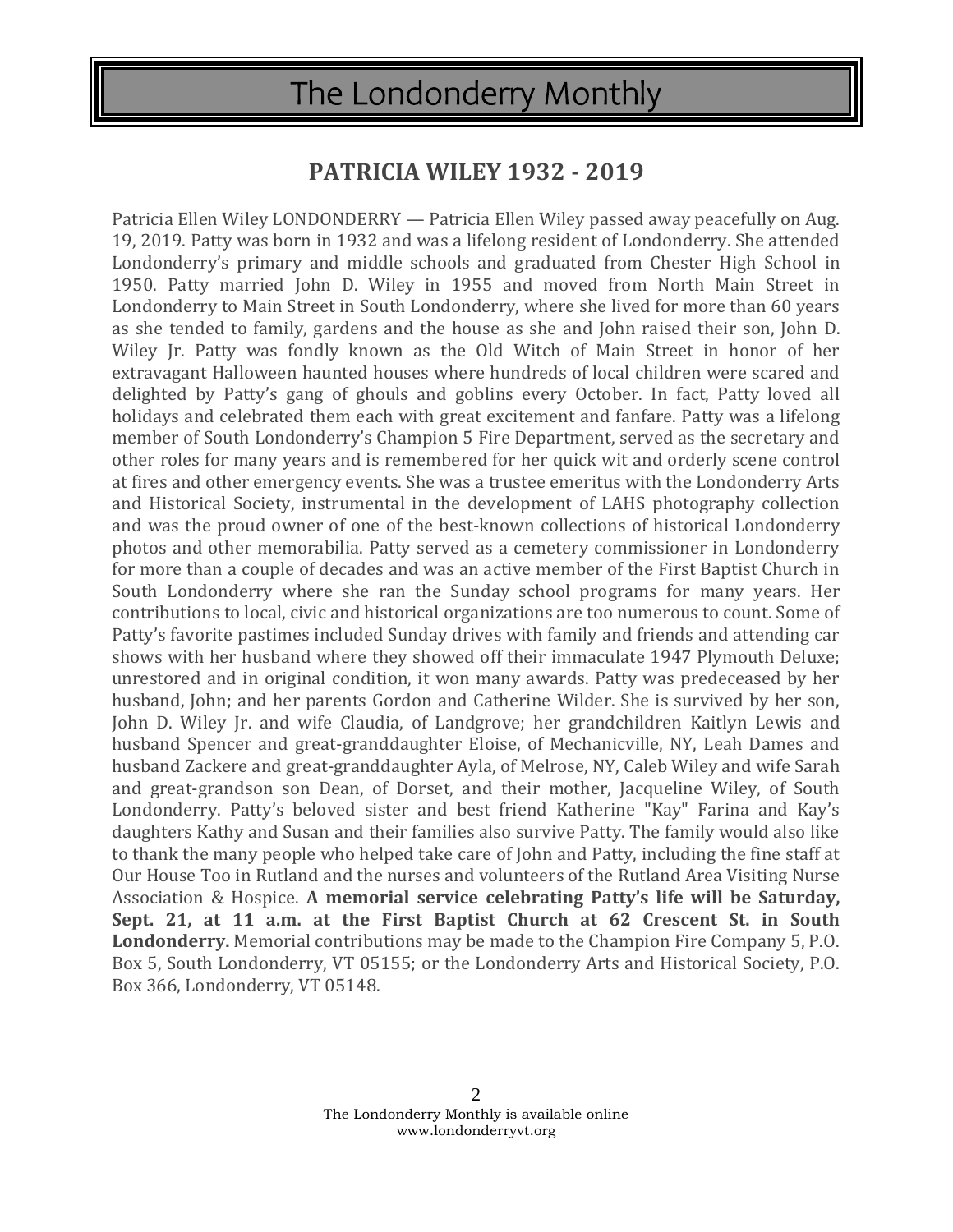### **LVRS**

The Londonderry Volunteer Rescue Squad is proud to offer an Emergency Medical Responder Course in the Fall of 2019. EMR's are often the first medical professionals to arrive on the scene of a medical emergency and their competence is a key link in the chain of patient care. The course is approximately sixty hours of classroom training and will be limited to twenty students. It is open to students who are sixteen years of age on or after December 1st, 2019. It will cover basic patient care including the topics of Airway, Assessment, CPR, Medical Emergencies, Cardiac Emergencies, Trauma, Special Populations and EMS Operations.

The course is an excellent introduction to EMS (Emergency Medical Services) for those who want to learn what to do in the case of a medical emergency and who would like to volunteer as licensed professionals. It will meet on Mondays and Wednesdays from 6:00 – 9:00 pm and will run from September 25th through December 19th with State testing to follow. The fee for the course is \$350.00, which will be reimbursed by LVRS for students who become licensed and who join LVRS as full members. **Any one with questions can call Kevin Beattie, LVRS Public Relations Officer, at 802-548-8246**

#### **\*\*\*\*\*\*\*\*\*\*\*\*\*\*\*\*\*\*\*\*\*\*\*\*\*\*\*\*\*\*\*\*\*\*\*\*\*\*\*\*\*\*\*\*\*\*\*\*\*\*\*\*\*\*\*\*\*\*\*\*\*\*\*\*\*\*\*\*\*\*\*\***

### **Backyard Woods Course**

The Vermont Backyard Woods program is 6 week **online** course that is designed for homeowners with less than 25 acres who want to learn more about the woods in their backyard: what's in it, who (wildlife) uses it, and how they can become better caretakers of it. This is an introductory level course, designed to give homeowners basic tools and skills. September 30th- November 8th \$30 per family before September 22, or \$40 on Sept. 23 or after. To learn more and register: go.uvm.edu/woods19

For any questions or to request a disability-related accommodation to participate in this program, please contact GWEN KOZLOWSKI | Outreach & Education Coordinator, VT Urban & Community Forestry Program at [gwen.kozlowski@uvm.edu,](mailto:gwen.kozlowski@uvm.edu) 802-651-8343 ext 506 or 1- 800-571-0668, by September 9, 2019,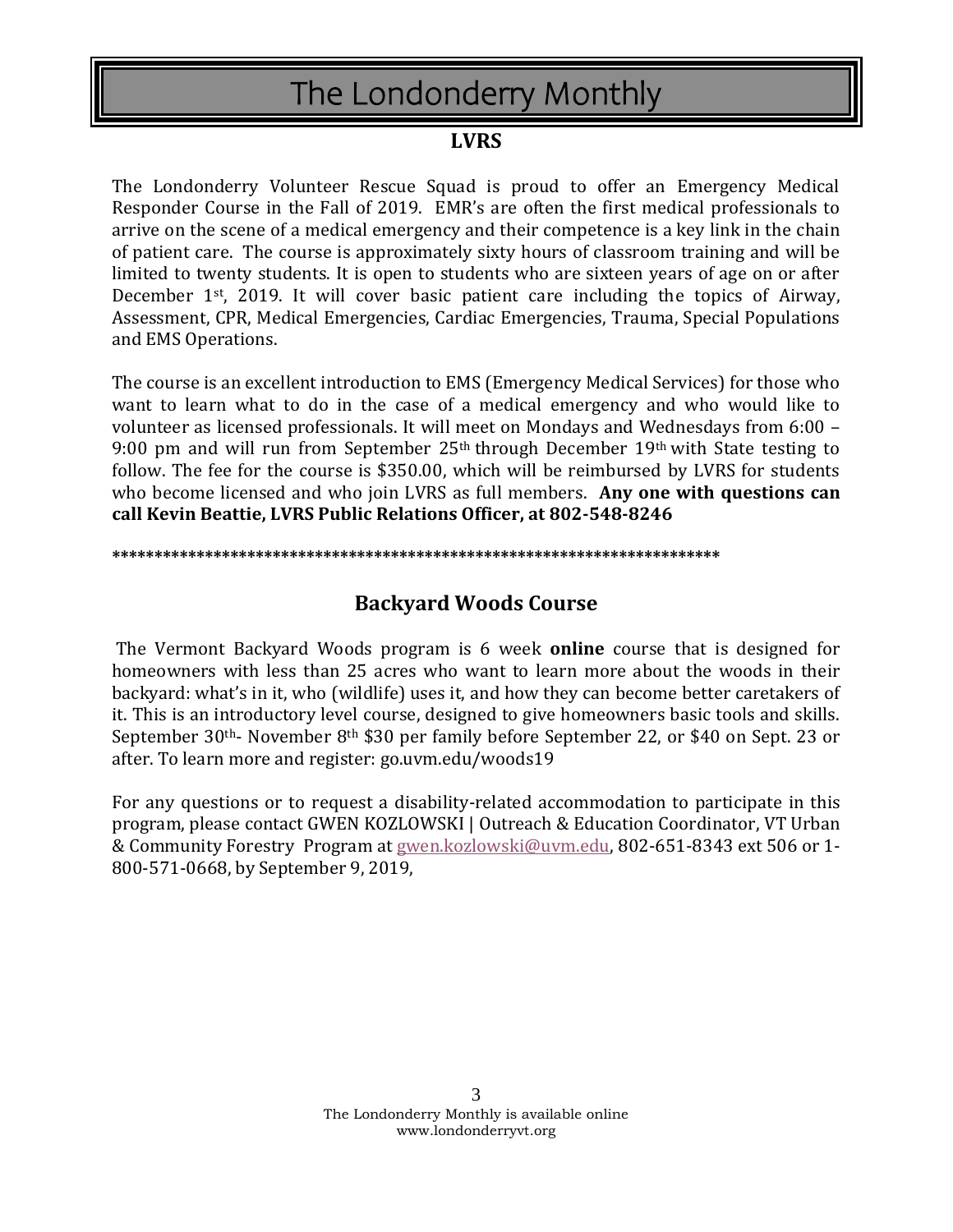

**BONE BUILDERS – Mondays & Thursdays 9-10 AM**

**TAI-CHI with Doreen Fabiano, certified instructor –** Tai Chi offers excellent health benefits for all ages and lessens risk of falls by improving balance. Tai Chi improves: awareness, focus, balance, mindfulness and assists in strengthening of body, mind and spirit. Mondays  $10:30 - 11:30$  AM Sept  $9<sup>th</sup> - Oct$  14th for beginners and Thursdays 10-30-11:30AM Sept 12-Oct 17th for intermediate levels.

**PARIS TO PITTSBURGH - Friday September 20th 7PM**- Join Doreen Fabiano and Carlene Lindgren, two climate conscious community members, for the viewing of the National Geographic Documentary brings to life the impassioned efforts of individuals who are battling the most severe threats of climate change in their own backyards. "THE CLIMATE FOR CHANGE IS NOW"

NEIGHBORHOOD CONNECTIONS will be at the PERU FAIR Saturday Sept 28<sup>th</sup> We are looking for volunteers from the community to help out during the day! We are in need of small pumpkins for the fair!! Call 824-4343 if you can volunteer or donate pumpkins!!

**IRA planning** with Ron Theissen, CPA, CFP Monday September 30th 5:15-6:30PM Ron will highlight the coming storm looming over your IRA planning and dissect the SECURE Act. Thiessen will strip away the legalese and provide tips on how to prepare and minimize the damage.

Please call 824 4343 to make your reservation.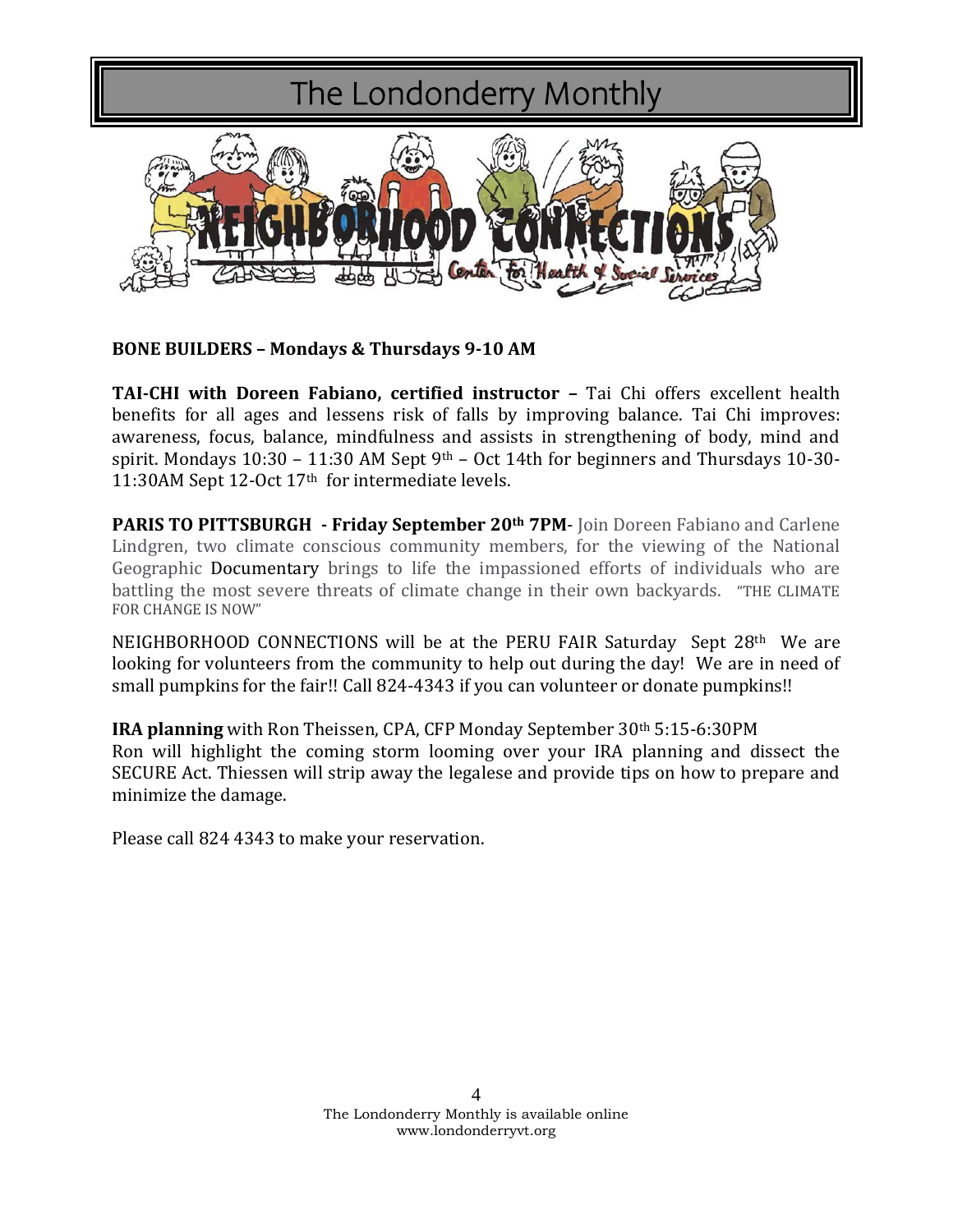### **Wantastiquet Rotary**

**T**he Rotary was pleased to participate and support Neighborhood Connections for the Chocolate, Cheese & Chile Fest!

We have many events up and coming – hope to see you there!

**Mountain Valley Golf Open:** To be held Sept. 12th at Tater Hill, Rotary is a Hole Sponsor and will be volunteering at the money hole.

**Magic Mountain Red Line Scramble:** September 21st, 9-12 AM, The Red Line Scramble is one of the toughest tests for mountain running. Straight up Red Line double black diamond trail here at Magic. 1-mile, 1500 vertical feet. On the web: <https://www.facebook.com/events/1024877371055202/>

or search "Red Line Scramble" on Facebook. Sponsored by Kitchens of Vermont in Manchester, VT. Proceeds to benefit the Rotary Club of Londonderry, VT

**Peru Fair:** September 28th, 9:00 – 4:00, come support the Rotary and buy yummy Bisque at the Peru Fair

Check back for upcoming dates for Food Drive and decommissioning of Flags and Flower Boxes.

\*\*\*\*\*\*\*\*\*\*\*\*\*\*\*\*\*\*\*\*\*\*\*\*\*\*\*\*\*\*\*\*\*\*\*\*\*\*\*\*\*\*\*\*\*\*\*\*\*\*\*\*\*\*\*\*\*\*\*\*\*\*\*\*\*\*\*\*\*\*\*\*

#### **Londonderry Conservation Commission River Walk and Talk**

Please join us on Thursday, September  $12<sup>th</sup>$  at  $5:30$  at The Depot in South Londonderry for a brief walk and talk about Vermont rivers. Shayne Jaquith, watershed restoration manager, from The Nature Conservancy, will present a program on the physical nature of our rivers. The discussion will touch on historic and current stressors that affect flood resiliency, water quality and instream and floodplain habitat and what is being done by TNC and its partners to restore Vermont rivers.

Serious human alteration to rivers of the Northeast dates back to early European colonization. The dredging and straightening of rivers to accommodate human activities has had significant impact on their stability. Active management to control rivers and protect societal investments continues to this day. However, a growing understanding of the natural processes that maintain rivers is bringing about a change in our approach to river management. As climate change results in an increased frequency and magnitude of flood events and the biodiversity that relies in-part on healthy river and floodplain systems it is more important than ever that we develop a societal understanding of how we can live alongside these natural systems.

The Londonderry Conservation Commission in cooperation with The Nature Conservancy will sponsor this free program and invites the community to come along and learn more about the rivers of Vermont!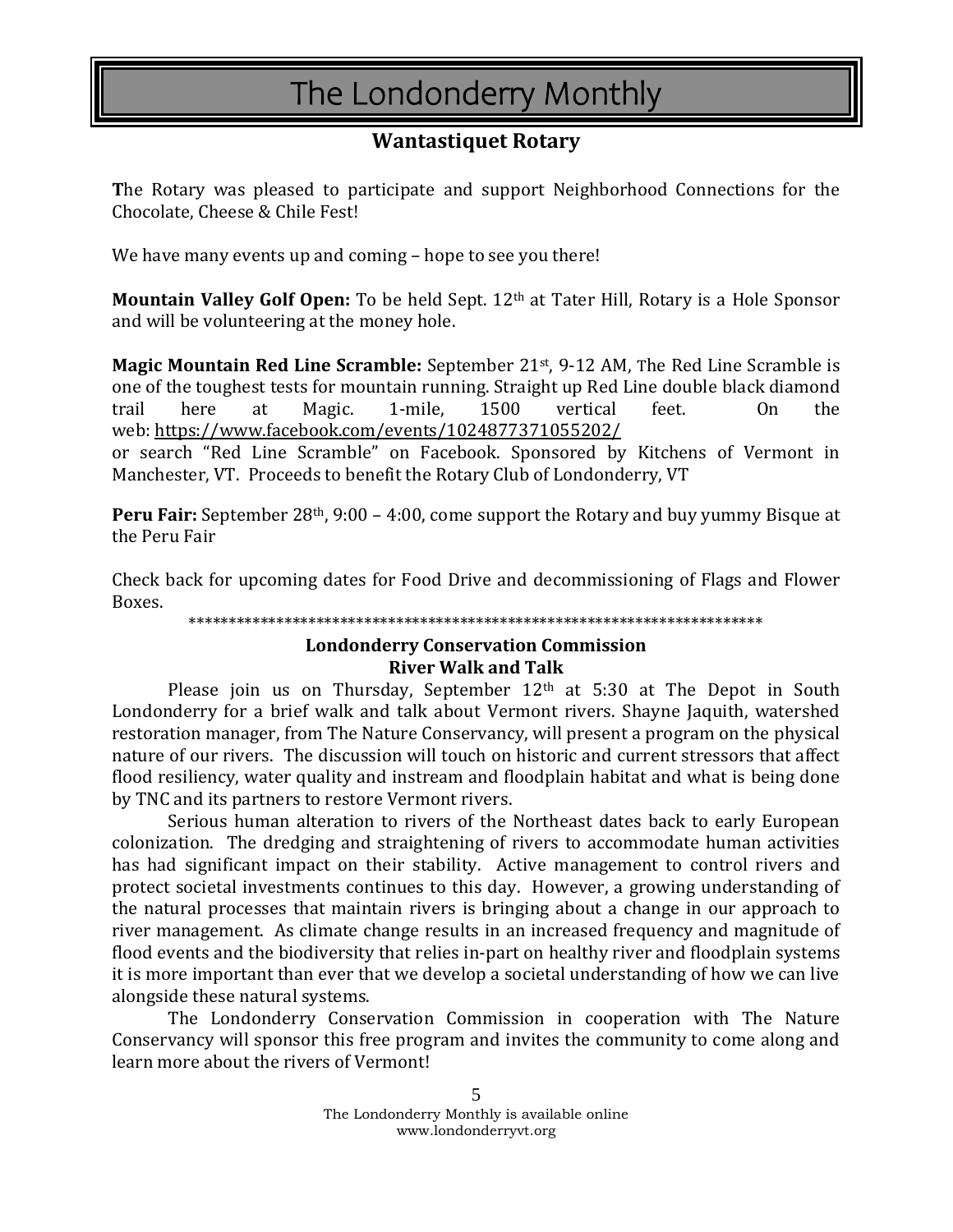### **Londonderry Arts and Historical Society's**

#### **Connecting to Our history: New Acquisitions Show**

Sept. 7th -October 12, 2019 open Wed. and Sat. from 10-2 pm Londonderry Arts and Historical Society's Custer Sharp House 2461 Middletown Rd. Londonderry, VT. 05148.

We never know what treasures our kind donors will find to pass along for our archives. For our Fall exhibit, we've chosen to highlight three special "acquisition" stories.

**Ms Ela….Art comes home**: Bernadine's oil painting of Ms. Ela comes home to where it was created. One of Bernadine's large oil painting was donated to us by Mr. Brickman. Our archives include two earlier versions of this painting (pencil and print of her watercolor) and all three will be on display. We can't find a record of the woman's name in Bernadine's papers, so we want your opinion. Who do you think is Ms. Ela? We will have some pictures and newspaper clippings of local people to stimulate your memories from 1970s when Bernadine painted her.

#### **The Story behind the Baptist Church Mural.**

Sometimes it's just a postcard that helps to unravel a story. The Hajec family of Chenango Forks, NY donated several items but the one that caught our attention was Albert Schwartz's artist card. He mentioned the South Londonderry Baptist Church mural. Come find out about the story behind the mural and see some of the related ephemera. Included in the exhibit is a 3 photograph display by Deb Holton Smith (on loan from the Baptist Church) so you can begin to see the brilliance of the mural. This mural was unfortunately lost when the Baptist Church burned down.

#### **Lowell Lake Cabins**

.

Nancy Willets shared some picture postcards of the named Lowell Lake cabins on Facebook…then she kindly donated them to us. Come see them for yourself. Did you stay in one of them in years past? Do you have a story about someone who worked there or who knew one of the several owners?

#### **Special Offering: South Londonderry Panorama**

Thanks to the public's support of the Dine- around this summer. We have been able to edit and print 9 additional (unframed) prints of the Everett Vaile's iconic 1905 South Londonderry Panorama. They are offered for a donation of \$225, during this exhibit.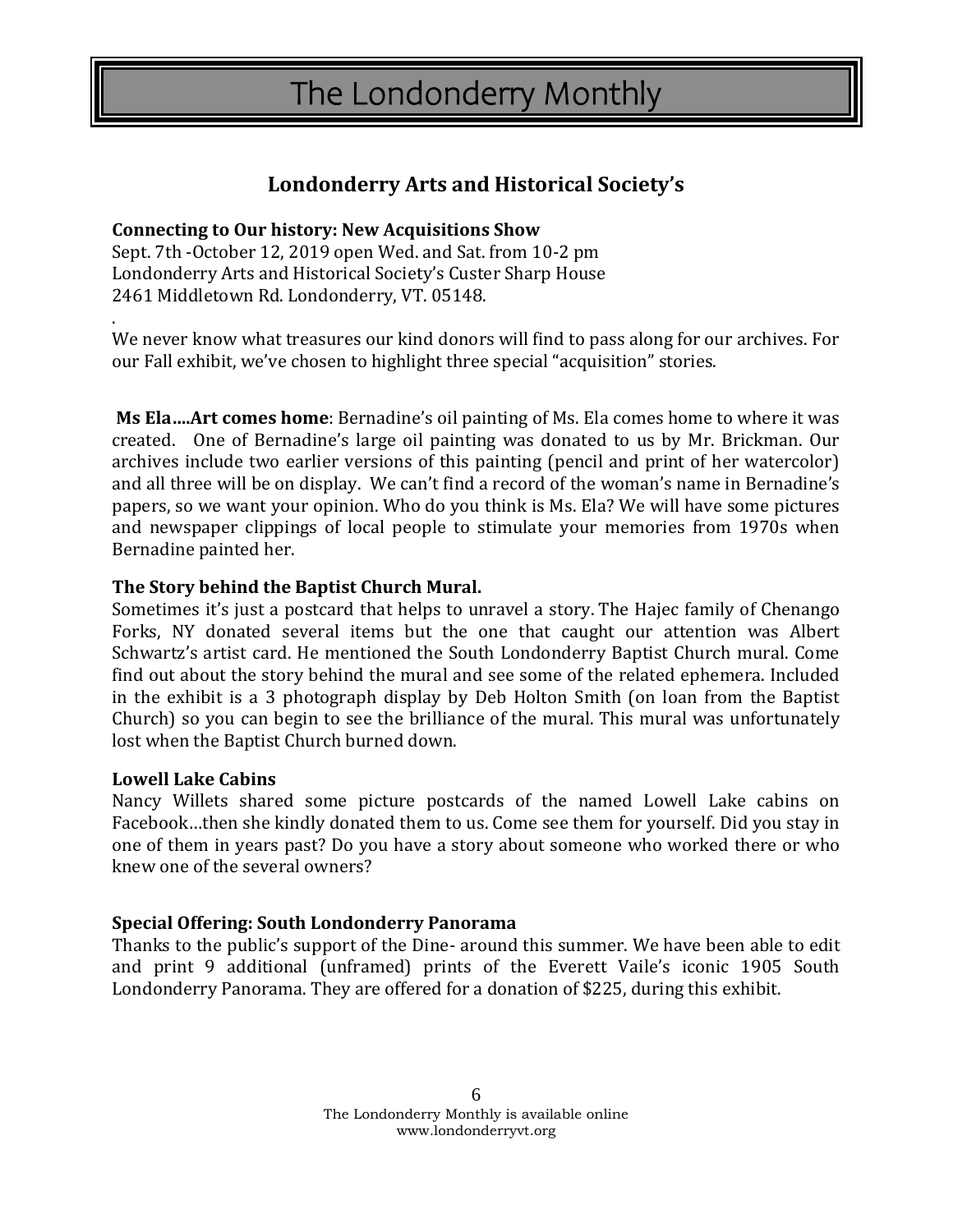### **MAGIC MOUNTAIN EVENTS**

#### SEPTEMBER 14TH & SEPTEMBER 28TH & OCTOBER 12TH 9 AM-2PM

### **VOLUNTEER DAYS!**

Clear trails and prep lodge for winter! Lunch/refreshments provided!

### **SEPTEMBER 21 NOON ON ALPINE BREWGRASS FEST AT SUNSHINE CORNER**

What's a better combination than down home Vermont craft beers and bluegrass music–all in the beautiful alpine fall foliage setting of Magic Mountain?

The afternoon will be spent up on Magic's Sunshine Corner–all accessible by the mid-mtn Green Lift (by Red Bull–gives you wings) with yoga, live music, great views and fine-tasting craft brews. There will also be grilled food (Sausage & Peppers, Deep River Snacks, Hot Dogs). Johnny Davis and 6 Feet Deep at 1p; The Terrible Mountain String Band 3-4:30. Then the show goes down to the Tavern for dinner and Winter Animals from 5:30-7p and none other than Saints & Liars live on the EQX stage at 7:30-9:30. Local brews and local blue grass just the way we love it!

Come enjoy a one-of-a-kind all-day BrewGrass festival setting high on mountain and down in the lodge. \$15 chair lift ride to the festival. Free to 19/20 season pass holders (bring your 19/20 pass email receipt). No open toed-shoes for the lift ride. **No charge for the music!**

**Article Submission Information** If your group or organization has community news to share, and you would like to submit an article to The Monthly for publication, please contact us via email at *derrynews@aol.com*. For your reference, our article submission deadline is the  $25<sup>th</sup>$  of each month. Due to space limitations it is up to our discretion to edit any and all submissions and/or reject submissions. The articles and information enclosed do not necessarily reflect the opinions or policies of the Town of Londonderry or its board members

**\*\*\*\*\*\*\*\*\*\*\*\*\*\*\*\*\*\*\*\*\*\*\*\*\*\*\*\*\*\*\*\*\*\*\*\*\*\*\*\*\*\*\*\*\*\*\*\*\*\*\*\*\*\*\*\*\*\*\*\*\*\*\*\*\*\*\*\*\*\*\*\***

**TOWN EMAIL LIST** The town has established an Email/distribution list to send important and emergency information to town residents and property owners. If you have not submitted your email address, please consider doing so. Your information will not be shared with anyone. Call the town office at 824-3356 or email to townclerk@londonderryvt.org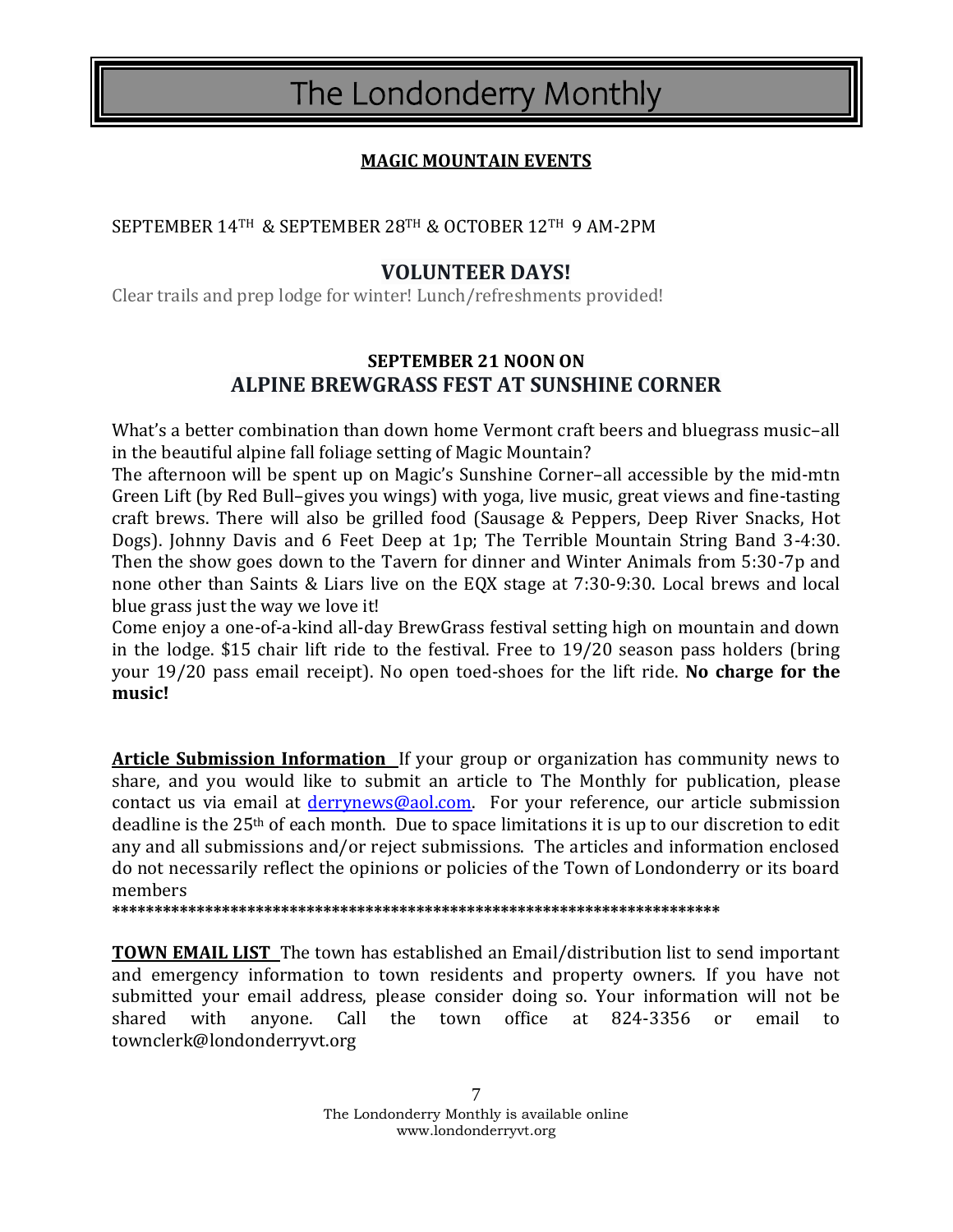

# **VT MASTER COMPOSTER COURSE** September 13 - November 1, 2019

Thursdays, 6-7 p.m. Fee: \$50/\$150 in-state/out-of-state

100% Live Online - Topics Include: Soil & Decomposition Ecology . Composting Biology . Recipe Design . Disease Control . Site & Container Selection . VT Act 148 . Managing the Compost Process . Troubleshooting . Educational Outreach . Worm Composting

### **ONLINE COURSE**

Lectures, homework, final exam. Hands-on session offered on a Saturday.



10 hours of hands-on volunteering in your area\*



\*Course-only option: No volunteer service requirement, receive a Vermont Certificate of Home Composting.

## **DETAILS & REGISTRATION:** go.uvm.edu/emg

#### 802-656-9562 master.gardener@uvm.edu

To request a disability-related accommodation to participate in this program, please<br>contact Beret Halverson at 802-656-1777 by August 23, 2019 so we may assist you.

luveln furtererer of Coopmative Colomber och, Acts of May & and Lux 10, 1014, in compatible in the United Sections of Agricultor. University of Verminity Colomber 1989, and Colomber of May and Colomber 2012 and the United

| go.uvm.edu/emg<br>802-656-9562<br>master.garde ne r@uvm.edu<br><b>UVM Exte</b><br>uoisui<br>Master<br>Garder | go.uvm.edu/emg<br>802.<br>master.garde ne r@ uvm.edu<br>UVM Extension Master<br>656-9562<br>I<br>Garder | go.uvm.edu/emg<br>master.gardener@uvm.edu<br>802<br>UVM Extension Master Gardener<br>$\ddot{\phantom{0}}$<br>\$<br><br>-956 | go.uvm.edu/emg<br>master.garde.ner@uvm.edu<br>802<br>UVM Extension Master Garden<br>\$<br>٠<br>٠<br>-9562 | 802<br>go.uvm.edu/emg<br>master.gardener@uvm<br>UVM Extension Master<br>\$56-9562<br>÷<br>٠<br>ï<br>Garden<br>ğ | go.uvm.edu/emg<br>master.garde.ner@uvm.edu<br>802-656-9562<br>UVM Extension Master<br><br>Gardener | master.gardener@uvm.edu<br>802-656-9562<br>802.<br>go.uvm.edu/emg<br>go.uvm.edu/emg<br>UVM Extension Master<br>master.garde.ner@uvm<br>UVM Extension Master Gardener<br><br>C956-959<br>٠<br>:<br>Garden<br>hpa |
|--------------------------------------------------------------------------------------------------------------|---------------------------------------------------------------------------------------------------------|-----------------------------------------------------------------------------------------------------------------------------|-----------------------------------------------------------------------------------------------------------|-----------------------------------------------------------------------------------------------------------------|----------------------------------------------------------------------------------------------------|-----------------------------------------------------------------------------------------------------------------------------------------------------------------------------------------------------------------|
|--------------------------------------------------------------------------------------------------------------|---------------------------------------------------------------------------------------------------------|-----------------------------------------------------------------------------------------------------------------------------|-----------------------------------------------------------------------------------------------------------|-----------------------------------------------------------------------------------------------------------------|----------------------------------------------------------------------------------------------------|-----------------------------------------------------------------------------------------------------------------------------------------------------------------------------------------------------------------|

8 The Londonderry Monthly is available online www.londonderryvt.org

2019 COURSE